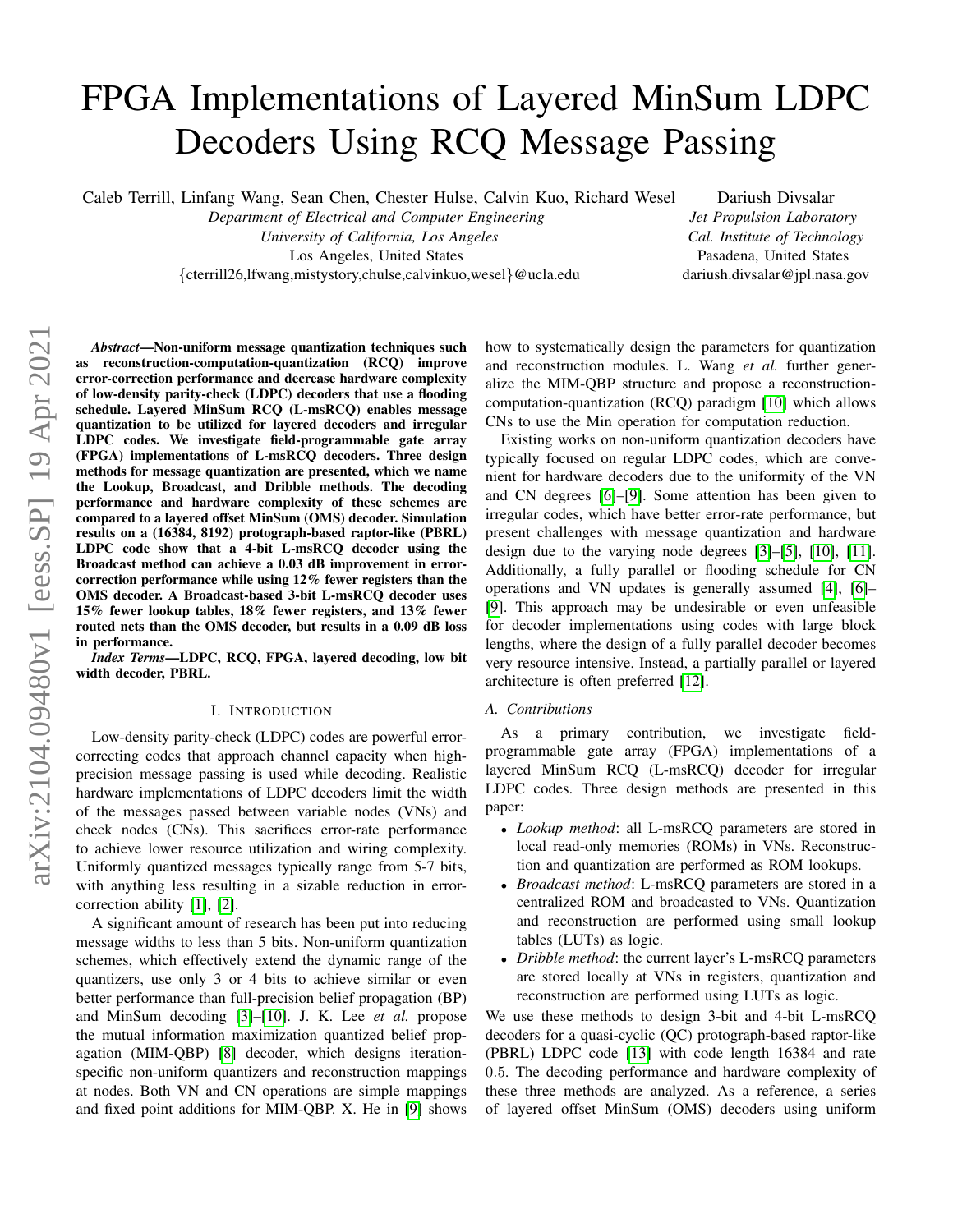message quantization of 5-7 bits are provided. Simulation and hardware utilization results show that the 4-bit L-msRCQ decoder using the Broadcast method can achieve a 0.03 dB increase in error-correction performance and a 12% decrease in register usage compared to the OMS reference decoder. A 3-bit Broadcast-based L-msRCQ decoder results in a 0.09 dB loss in performance, but requires 15% fewer LUTs, 18% fewer registers, and 13% fewer routed nets than the OMS decoder.

#### *B. Outline*

The remainder of this paper is organized as follows. Section II provides background on layered MinSum decoding, OMS decoding, and RCQ. Section III presents the reference OMS decoder architecture. Section IV describes the Lookup, Broadcast, and Dribble methods used for the L-msRCQ implementations. Section V presents the frame error rate (FER) performance and resource utilization of each decoding scheme.

#### II. BACKGROUND

An LDPC code is defined by a sparse  $M \times N$  parity check matrix  $H$ , where  $M$  is the number of CNs and  $N$  is the number of VNs. Let  $N(m)$  denote the set of VNs that connect to CN m, let  $M(n)$  represent the set of CNs that connect to VN  $n$ , and let i stand for the decoding iteration. We define the following notations:

- $U_{ch,n}$ : the log-likelihood ratio (LLR) for variable n derived from the channel output.
- $U_{mn}^i$ : the LLR message passed from CN m to VN n.
- $V_{mn}^i$ : the LLR message passed from VN *n* to CN *m*.
- $V_n$ : the a posteriori LLR (AP-LLR) of variable *n*.

## *A. Layered MinSum and Offset MinSum Decoding*

The MinSum and OMS algorithms for LDPC decoding are approximations of the BP algorithm, offering simplified CN operations at a small performance loss [\[14\]](#page-5-12), [\[15\]](#page-5-13). A horizontal layered decoding approach processes sets of CNs sequentially, enabling better code performance compared to a flooding approach with respect to iterations required, while using less hardware resources [\[16\]](#page-5-14). We consider decoding iterations  $i = 1, 2, 3, \dots, I_{max}$ . To begin a decoding iteration, the AP-LLRs are initialized:

$$
V_n = U_{ch,n} \tag{1}
$$

A VN-to-CN message is calculated:

<span id="page-1-0"></span>
$$
V_{mn}^i = V_n - U_{mn}^{i-1}
$$
 (2)

For the MinSum algorithm, CN-to-VN messages are obtained:

<span id="page-1-1"></span>
$$
U_{mn}^i = \left(\prod_{n' \in N(m)\backslash n} \text{sgn}(V_{mn'}^i)\right) \times \min_{n' \in N(m)\backslash n} |V_{mn'}^i| \quad (3)
$$

The OMS algorithm subtracts a small positive constant  $\alpha$  from the CN-to-VN messages for a better approximation of BP:

<span id="page-1-2"></span>
$$
U_{mn}^{i} = \left(\prod_{n' \in N(m)\backslash n} \text{sgn}(V_{mn'}^{i})\right) \times \max\left(\min_{n' \in N(m)\backslash n} |V_{mn'}^{i}| - \alpha, 0\right)
$$
\n(4)

The AP-LLRs are updated:

<span id="page-1-3"></span>
$$
V_n = V_{mn}^i + U_{mn}^i \tag{5}
$$

Decoding terminates after the syndrome check is passed or  $I_{max}$  iterations have taken place.

For hardware decoder implementations using message quantization, the bit widths of the VN-to-CN messages calculated in Eq.[\(2\)](#page-1-0) are reduced. We refer to the quantized values as  $\hat{V}_n^{im}$ . The CN operations in Eq.[\(3\)](#page-1-1) or Eq.[\(4\)](#page-1-2) operate on these reduced precision values to calculate the quantized CN-to-VN messages  $\hat{U}_n^{im}$ . In this paper, we use the pair  $(b^c, b^v)$  to describe a decoder's bit width, where  $b<sup>c</sup>$  denotes the bit width for CN operations and  $b^v$  represents the bit width for  $V_n$ .

QC-LDPC codes are a family of structured LDPC codes characterized by a parity check matrix which consists of  $L \times L$ square sub-matrices that are either the zero matrix or cyclic permutations of the identity matrix (also called a circulant). By grouping  $L$  CNs that form a row of circulants into a layer, each variable connects to at most one CN per layer. This allows the VN-to-CN message calculations and VN update rules from Eq.[\(2\)](#page-1-0) and Eq.[\(5\)](#page-1-3) to be applied to all the CNs and associated VNs in a layer at once, without needing to account for the same VN being updated multiple times. As a result, a total of L CNs can be processed at once, achieving an excellent balance between decoder throughput and hardware complexity.

#### *B. Reconstruction-Computation-Quantization Decoder*

An RCQ decoder allows for a low bit width representation of  $\hat{V}_{mn}^i$  and  $\hat{U}_{mn}^i$  by setting dynamic quantization and reconstruction mappings. The quantizers  $Q^{(i,l)}(.)$  compress a  $b^v$ -bit message  $V_{mn}^i$  to a b<sup>c</sup>-bit message  $\hat{V}_{mn}^i$ , and reconstructions  $R^{(i,l)}(\cdot)$  map a b<sup>c</sup>-bit message  $\hat{U}_{mn}^i$  to a b<sup>v</sup>-bit message  $U_{mn}^i$ . The superscripts  $i, l$  represent the iteration number and layer index. More details on RCQ parameters are seen in [\[10\]](#page-5-3). In this work, we are focused on the L-msRCQ decoder, where layers are processed sequentially and Eq.[\(3\)](#page-1-1) is performed at the CNs. We refer to L-msRCQ and RCQ interchangeably for the remainder of this paper.

#### III. OMS DECODER ARCHITECTURE

This section presents our FPGA design for the layered OMS decoder, which can be extended to implement the L-msRCQ decoder. The structure of our layered OMS decoder can be broken into three main components: VN banks, a CN pipeline, and a control unit. The architecture is largely governed by the construction of the chosen LDPC code. Since the parity matrix for a QC-LDPC code has an  $L \times L$  QC structure, the CN pipeline must be able to process the operations for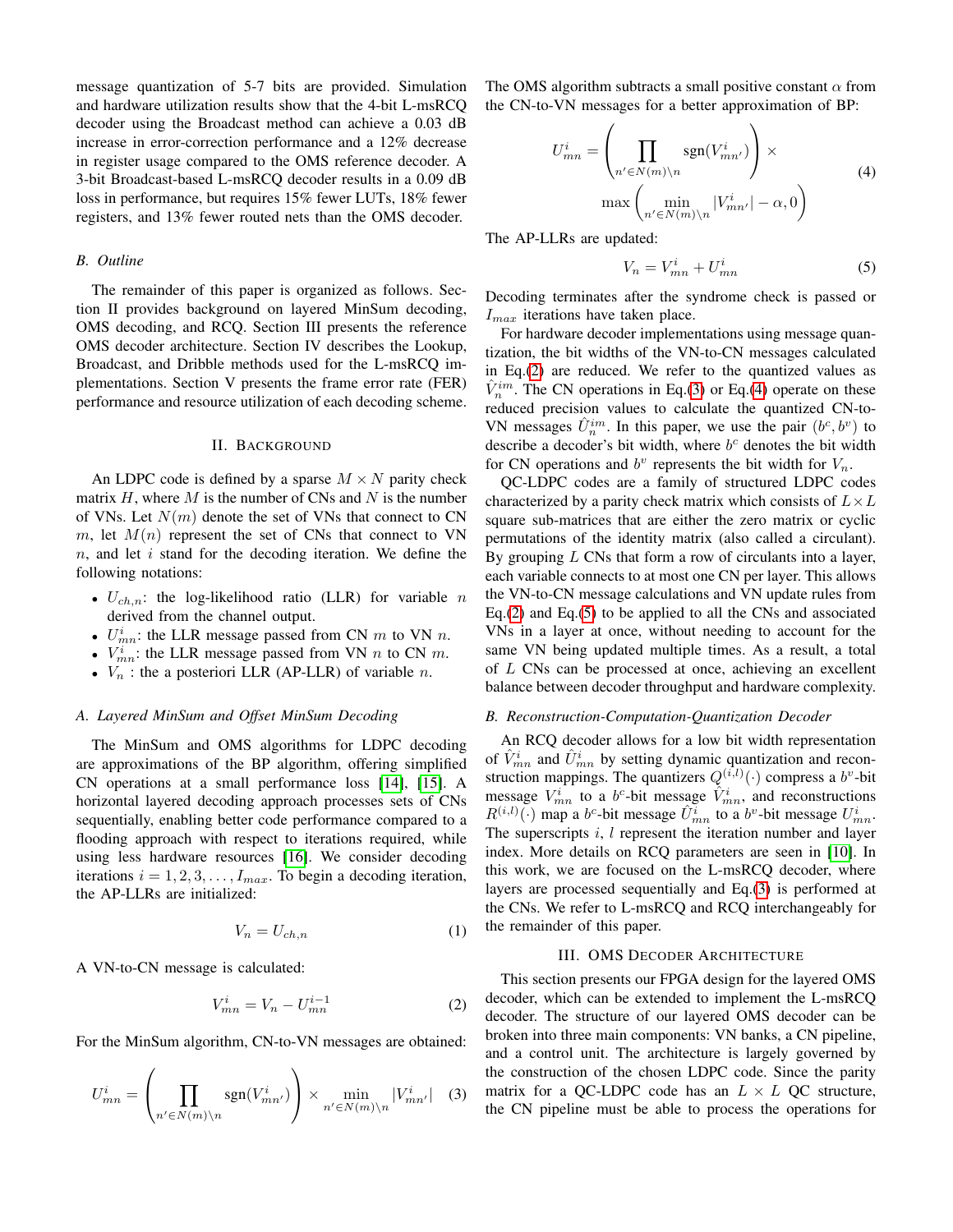

Fig. 1: VN Bank Block Diagram.

 $L$  CNs in parallel. Additionally, a total of  $L$  VN banks are necessary, each able to send and receive one message from the CN pipeline per cycle.

## *A. VN Bank*

The structure of a VN bank is shown in Fig. 1. A single VN bank is responsible for  $\frac{N}{L}$  variables. VN bank j contains variables  $n_j = \{j, L + j, 2\bar{L} + j, ..., (\frac{N}{L} - 1)L + j\}$ . This ensures that variables which share the same circulants of the parity matrix are partitioned to different VN banks. Messages from all the variables in a circulant can be simultaneously sent and received by the L total VN banks and the CN pipeline.

The  $V_{n_j}$  RAM,  $U_{mn_j}$  RAM, and  $V_{mn_j}$  RAM in Fig. 1. each allow for one read and one write per cycle. To calculate  $V_{mn}^i$ , the required values from the  $V_{n_i}$  RAM and  $U_{mn_i}$  RAM can be read out and subtracted. This result is sent to the CN pipeline and temporarily stored in the  $V_{mn_j}$  RAM.  $V_{mn}^i$  is clipped to a  $b<sup>c</sup>$ -bits message before being forwarded to the CN pipeline:

$$
\hat{V}_n^{im} = \begin{cases}\n2^{b^c - 1} - 1 & V_n^{im} > 2^{b^c - 1} - 1 \\
V_n^{im} & -2^{b^c - 1} \le V_n^{im} \le 2^{b^c - 1} - 1 \\
-2^{b^c - 1} & V_n^{im} < -2^{b^c - 1}\n\end{cases}
$$
\n(6)

The sign and magnitude of  $\hat{V}_n^{im}$  are sent to the CN pipeline separately. Note that  $Q(\cdot)$  and  $R(\cdot)$  are not included in the OMS decoder.

## *B. CN pipeline*

To process a layer, the VN-to-CN messages for every nonzero circulant in the layer are sequentially calculated and sent to the CN pipeline. The structure of the CN pipeline is shown in Fig. 2. The CN pipeline receives  $L$  messages per cycle from the  $L$  VN banks. Circular shifters align each wave of incoming messages with the CNs they contribute to. For a circulant in the parity matrix that is the identity matrix cyclically permuted by  $p$ , its  $L$  total VN-to-CN messages will be circularly shifted by  $p$  so that the messages contribute to the correct CNs. The aligned values are fed into logic which calculates the first minimum (MIN1) magnitude and second minimum (MIN2) magnitude of the input messages, along with an XOR of all the sign bits (SIGN).



Fig. 2: CN pipeline Diagram.

CN-to-VN messages are sequentially returned to the VN banks for each of the layer's non-zero circulants. Along with the SIGN, the MIN1 or MIN2 value of a CN is sent back to its corresponding variables, depending on whether a VN provided the MIN1 value. An offset is subtracted from the selected MIN1 or MIN2 value. Circular shifters realign the MIN1 or MIN2 and SIGN values with the correct VN banks.

Each VN bank receives a sequence of CN-to-VN messages as sign and magnitudes values. When a message arrives, the corresponding  $V_{mn}^i$  message for the variable is read from the  $V_{mn_j}$  RAM. The sign bit of  $V_{mn}^i$  is XORed with the incoming sign value, and the result is used to calculate the signed CN-to-VN message  $U_{mn}^i$ . The result is stored in the  $U_{mn_j}$  RAM, and it is summed with  $V_{mn}^i$  to form an updated AP-LLR which is stored in the  $V_{n_i}$  RAM. To allow the AP-LLR values to grow, the  $V_{n_j}$  RAM stores  $b^v = b^c + 2$  bits.

## *C. Control Unit*

The control signals that dictate the logic of the VN banks and CN pipeline are provided by the control unit. A state machine manages the readout of values from VN bank RAMs, the shift amounts for the CN pipeline, and the writing of results back into the VN bank RAMs. To allow for a high decoder throughput, the described datapath is pipelined into multiple stages to enable a high frequency clock. The control unit overlaps the processing of adjacent layers, meaning that after the data for layer  $l$  has been read out from the VN banks and sent to the CN pipeline, the values for layer  $l + 1$ are immediately read out before the writeback of layer l completes. This allows for high utilization of the datapath pipeline, but creates read after write (RAW) hazards for VNs that are contained in consecutive layers, since the updated AP-LLR for a variable may not be written by the time it needs to be read out by the next layer. To overcome this, the sequential order in which the control unit reads circulants out of the VN banks has been hand modified so that VNs which encounter RAW hazards are read earlier or later in their layer's sequence to prevent overlap from occurring.

#### IV. L-MSRCQ DECODER ARCHITECTURE

The L-msRCQ decoder FPGA design expands on the design of the layered OMS decoder. The key differences between the L-msRCQ and layered OMS decoders are: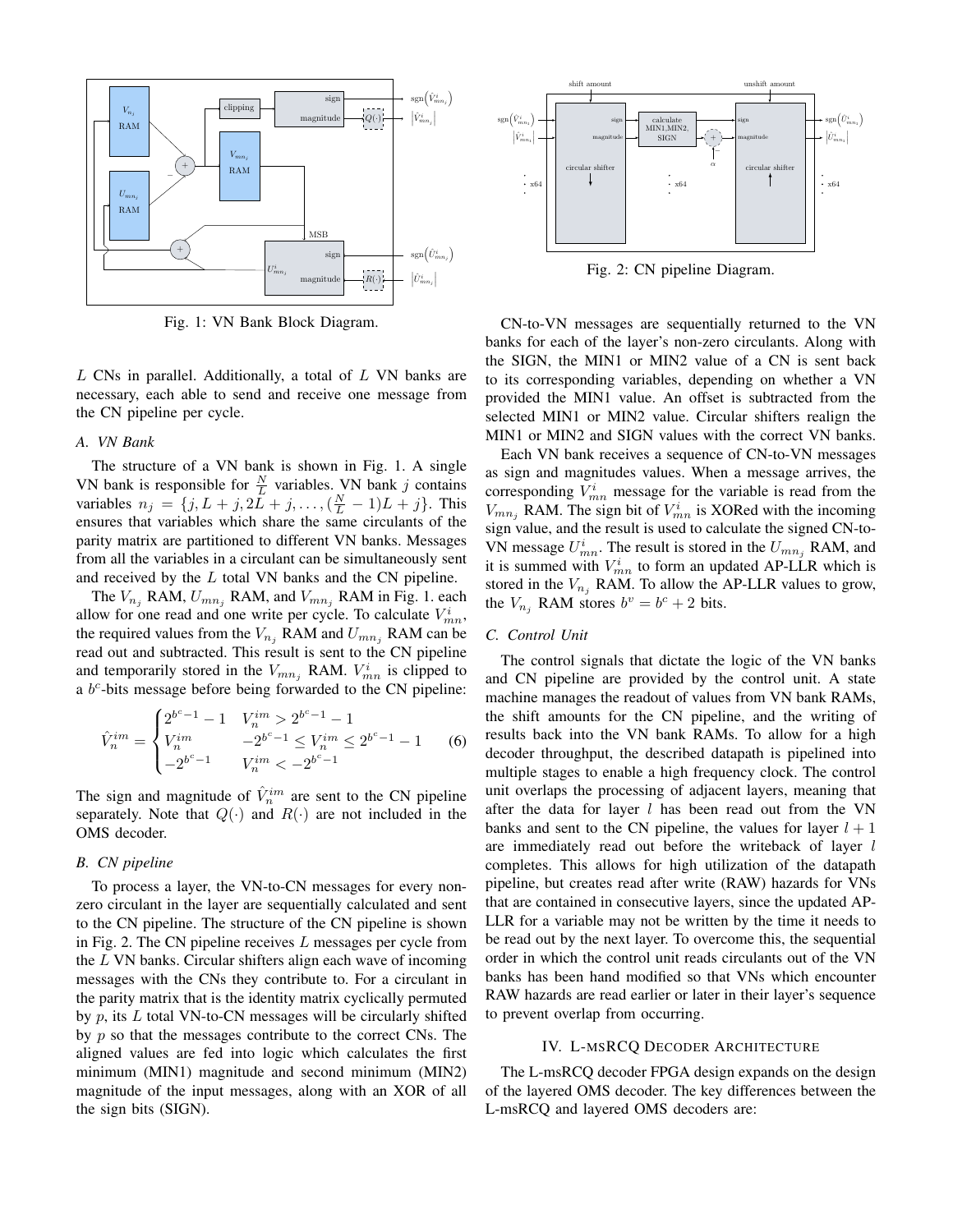- The L-msRCQ decoder requires the  $Q(\cdot)$  and  $R(\cdot)$  functions in Fig. 1 to quantize and reconstruct message magnitudes.
- Because the MinSum algorithm is used for CN operations, the offset calculation in Fig. 2 is not included in the CN pipeline.

To implement the quantization and reconstruction operations in the VN banks, we have devised the *Lookup*, *Broadcast*, and *Dribble* methods. These three approaches are functionally identical, but the way in which they compute the  $Q(\cdot)$  and  $R(\cdot)$ operations differ, resulting in unique hardware utilizations.

## *A. Lookup Method*

Since the quantization and reconstruction functions simply map an input message to an output message, an implementation based on a lookup into a ROM is evident. To quantize  $|V^i_{mn}|$ , the three-tuple  $(|V^i_{mn}|, i, l)$  is used to index into a ROM to obtain  $|\hat{V}_{mn}^i|$ . Similarly for  $\hat{U}_{mn}^i$ , the three-tuple  $(|\hat{U}_{mn}^i|, i, l)$  forms an address to index into a ROM to read out  $|U_{mn}^i|$ . These  $Q(\cdot)$  and  $R(\cdot)$  functions in every VN bank require their own ROMs, implemented using block RAMS (BRAMs). Assuming one BRAM is used for  $Q(\cdot)$  and one is used for  $R(\cdot)$ , then L VN banks with two ROMs each results in a total of 2L additional BRAMs used. If BRAMs with multiple ports are available, then they can be shared by different VN banks to reduce the total amount required.

## *B. Broadcast Method*

The Broadcast method provides a scheme where L-msRCQ parameters are centralized, instead of being stored in each VN bank. The pair  $(i, l)$  is used to index into ROMs in the control unit. These ROMs output quantization thresholds  $th_1^{(i,l)}$ ,  $th_2^{(i,l)}$ , ...,  $th_{2^{b^c-1}-1}^{(i,l)}$  and reconstruction values  $re_1^{(i,l)}, re_2^{(i,l)}, \dots, re_{2^{b^c-}}^{(i,l)}$  $2^{b^c-1}$ , which are wired to the VN banks. The  $Q(\cdot)$  and  $R(\cdot)$  blocks in the VN banks take in the parameters and use logic to perform their respective operations. Fig. 3 shows an implementation for a 3-bit L-msRCQ, which uses a mere 2 bits for quantized message magnitudes. Two BRAMS are required in the control unit for the quantization thresholds and reconstruction values. Logic implemented using small LUTs is needed in the VN units because of the  $Q(\cdot)$ and  $R(\cdot)$  functions. The main penalty comes with the wiring necessary to route the L-msRCQ parameters from the control unit to VN banks. As shown in Fig. 3, if  $w$  bits are used for each of the thresholds and reconstruction values of 3-bit LmsRCQ, a total of  $7w$  additional wires need to be routed to a VN bank. With L VN banks, the total amount of added routes increases by 7wL. For a 4-bit L-msRCQ decoder, the total increase is  $15wL$ . It is to be noted that the same parameters are routed to all the VN banks, meaning that the required wiring can be reduce by path sharing. **Parameters from the control unit to the control unit to the control unit to the control unit to the control unit to the control unit to the control unit to the control unit to the control unit to the control unit to the** 

## *C. Dribble Method*

The Dribble method attempts to reduce the number of long wires required by the Broadcast method to send L-msRCQ



Fig. 3: Quantization and Reconstruction Logic

in the VN banks save the current thresholds and reconstruction values necessary for the  $Q(\cdot)$  and  $R(\cdot)$  functions. Once again, quantization and reconstruction can be implemented using the logic in Fig. 3. When a new set of parameters is required, the bits are transferred one by one or in small batches from the control unit to the VN bank registers. Just as in the Broadcast method, two extra BRAMs and logic for the  $Q(\cdot)$  and  $R(\cdot)$ functions are required. But where the Broadcast method needs 7w additional wires routed to each VN bank for 3-bit LmsRCQ, the Dribble method requires only as many wires as the transfer batch size. The penalty of the Dribble method comes with the extra usage of registers in the VN banks. A total of 7w bits stored in registers would be necessary in each VN bank to save the current threshold and reconstruction values for 3-bit L-msRCQ. In total,  $7wL$  bits of register storage would be used for 3-bit L-msRCQ, and  $15wL$  bits would be necessary for 4-bit L-msRCQ. This total can be reduced by having multiple VN banks share sets of registers.

#### V. FER AND RESOURCE UTILIZATION RESULTS

To test the OMS decoder and the Lookup, Broadcast, and Dribble L-msRCQ methodologies, the designs have been implemented on the programmable logic of a Xilinx Zynq UltraScale+ MPSoC device. Each design met timing with a 500 MHz clock. The maximum decoding iterations,  $I_{max}$ , is set to 16, and for the OMS decoders we set  $\alpha = 0.5$ .

#### *A. FER Performance*

The FER performance for the decoder configurations at varying  $\frac{E_b}{N_o}$  is shown in Fig. 4. The bit width of each decoder is specified by its  $(b^c, b^v)$  pair. The RCQ(4,9) and RCQ(4,8) designs show a 0.05 and 0.03 dB improvement in FER performance respectively compared to the OMS(6,8) decoder at FER 10<sup>−</sup><sup>7</sup> . Meanwhile, the RCQ(3,9) and RCQ(3,8) designs show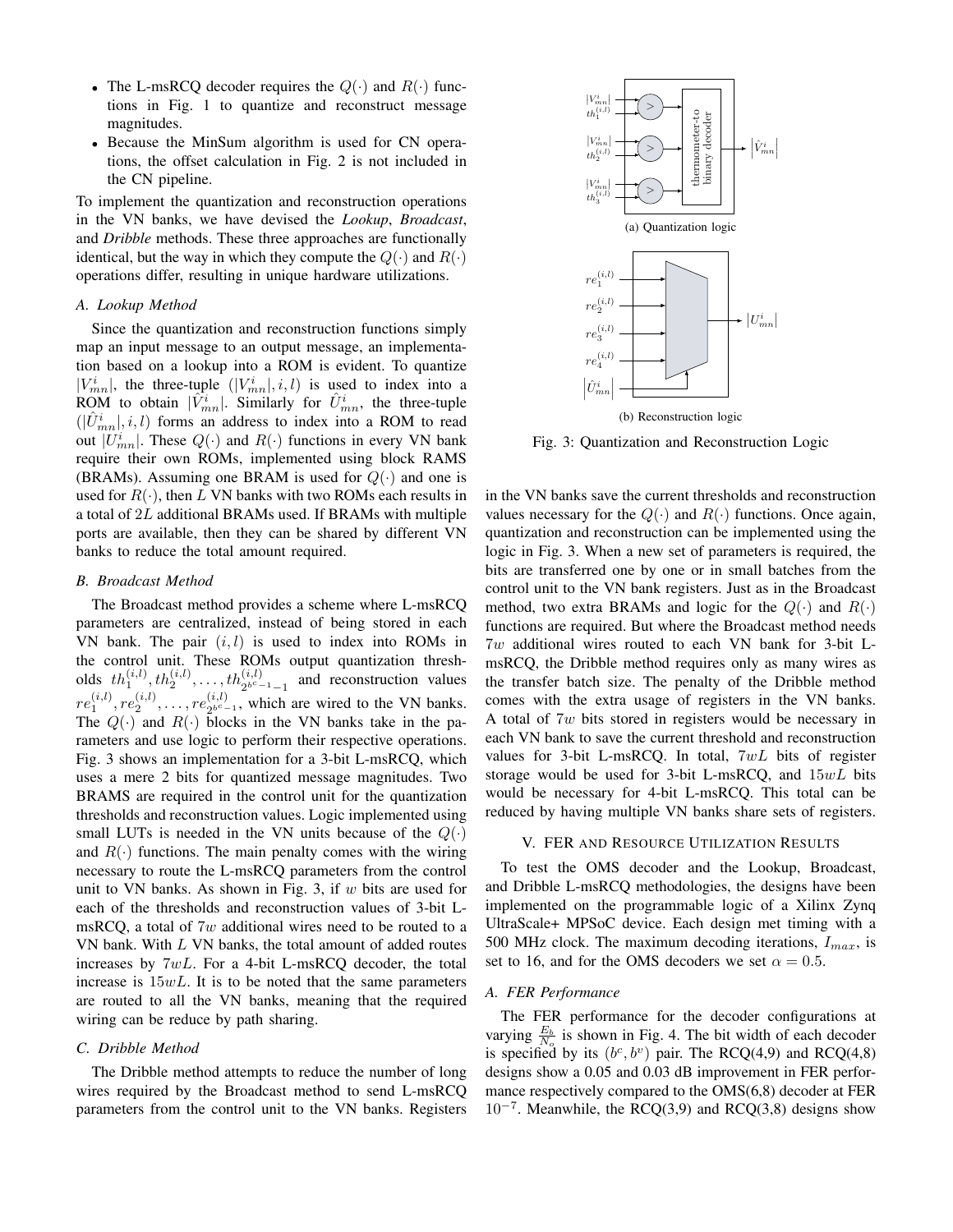

Fig. 4: FER vs.  $\frac{E_b}{N_o}$  (dB) for OMS and L-msRCQ Decoders.

a 0.06 and 0.09 dB decrease in FER performance respectively compared to OMS(6,8) at FER  $10^{-7}$ , while avoiding the error floor above FER  $10^{-5}$  faced by the OMS(5,7) decoder. The OMS(7,9) and OMS(6,8) decoder performances are nearly identical.

#### *B. LUTs and Registers*

The LUT and register usage of the investigated decoders is shown in Fig. [5a.](#page-4-0) The 3-bit L-msRCQ decoders show a decrease in LUT and register usage compared to the OMS(6,8) decoder due to fewer bits being used in the CN pipeline. For the 4-bit L-msRCQ decoders, register usage decreases, but LUT count increases for the non-Lookup decoding schemes due to the logic necessary for the  $Q(\cdot)$  and  $R(\cdot)$  functions. Dribble-based decoders do not exhibit the expected penalty of increased register utilization, since the synthesis tool recognizes and removes the redundant registers held in different VN banks. To meet more stringent timing constraints, more of these redundant registers can be left present in the design to allow for better localization of L-msRCQ parameters to  $Q(\cdot)$ and  $R(\cdot)$  logic.

## *C. BRAMs and Dynamic Power*

Fig[.5b](#page-4-1) shows the BRAM usage and power consumption of each decoder. Power consumption is measured using the Xilinx Vivado Design Suite's power estimation capabilities. Since the static power usage of all the designs is  $0.597W$ , we compare the dynamic power consumption. The large amount of L-msRCQ data storage in VN banks for the Lookup-based decoders requires these designs to use by far the most BRAMs. Additionally, designs using  $b^v = 9$  bits for  $V_n$  require more BRAMs as compared to the designs using only  $b^v = 8$  bits. Fig[.5b](#page-4-1) reveals that large BRAM usage induces a large power consumption.

<span id="page-4-1"></span><span id="page-4-0"></span>

(c) Routed Net Usage

<span id="page-4-2"></span>Fig. 5: Resource Utilization of OMS and L-msRCQ Decoders.

#### *D. Routed Nets*

To understand the wiring cost of the L-msRCQ designs, Fig. [5c](#page-4-2) shows the number of routed nets in each architecture. A reduced message size and fewer bits being used in the CN pipeline decreases the number of routes for the 3-bit LmsRCQ designs and also in the RCQ(4,8) designs compared to OMS(6,8). The Broadcast-based L-msRCQ decoders do not experience the expected increase in routing resources used in order to wire  $Q(\cdot)$  and  $R(\cdot)$  parameters to VN banks. This can be attributed to the decrease of routing elsewhere in the designs such as with message passing and CN operations, effectively offsetting the extra routes for the L-msRCQ data.

#### *E. Overall Comparison*

Table [I](#page-5-15) summarizes the FER performance and resource utilization data of all the implemented decoders compared to the OMS(6,8) decoder, which we treat as a baseline. The